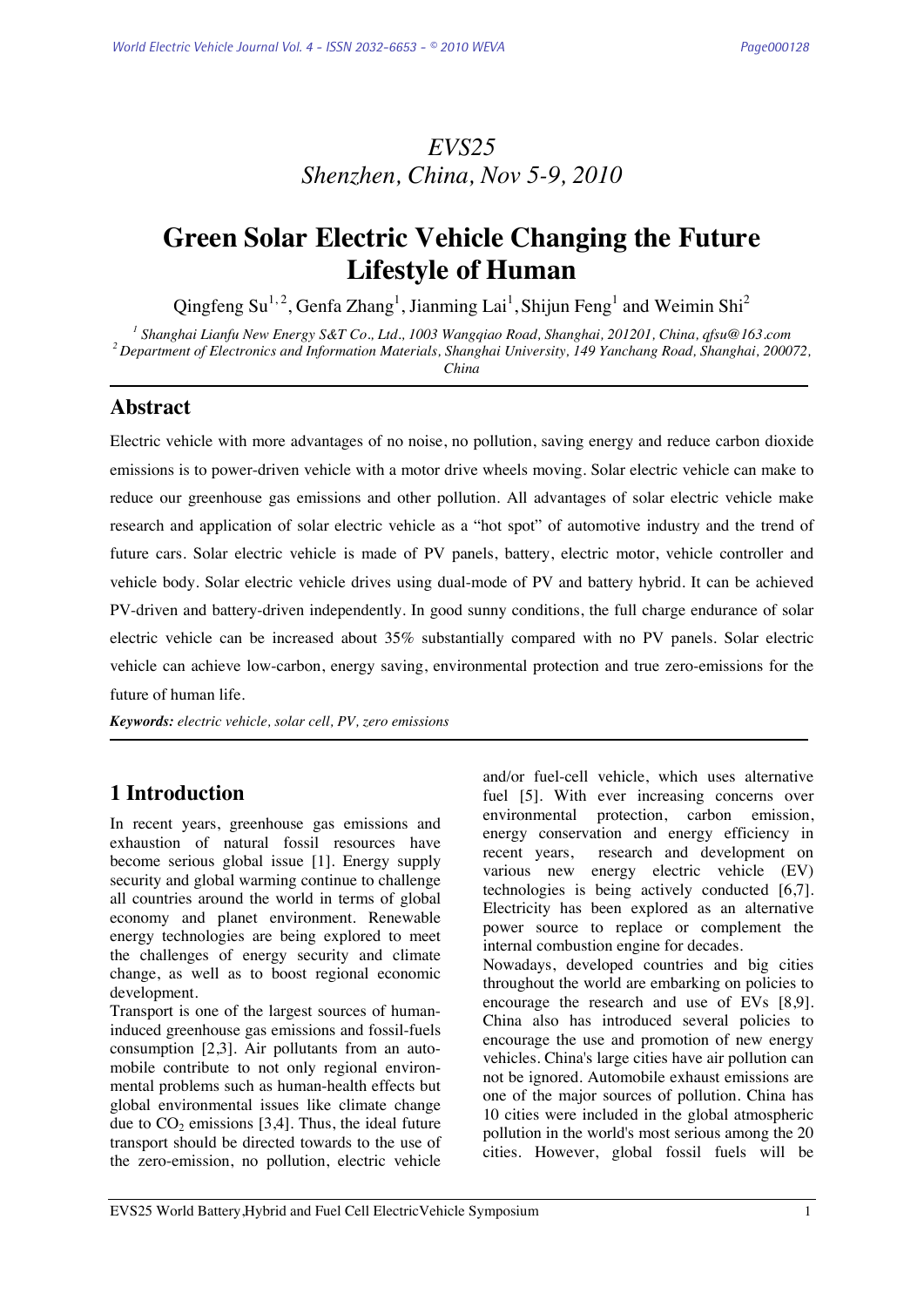exhausted by the middle or end of 21st century and we will have to look to another major source of clean and renewable energy to support the request of human being [10]. Research and development of electric vehicles in China is not a temporary short-term measure, but a significant and long-term strategic consideration.

In the paper the newest research and development results of solar electric vehicle (SEV) are reported for the first time. SEV is made of PV panels, battery, electric motor, vehicle controller and vehicle body. SEV is driven using dual-mode of PV and battery hybrid. It can be achieved PVdriven and battery driven independently. In good sunny conditions, SEV doesn't need an industrial power charging for several days. SEV can achieve low-carbon, energy saving, environmental protection and true zero-emissions for the future of human life.

# **2 Solar cell and module**



Figure 1: typical schematic diagram of the solar cell

A solar cell is an electronic device which can use photovoltaic (PV) effect to directly convert sunlight into electricity. Light shining the solar cell will produce both a voltage and a current to generate electric power[11]. A typical schematic diagram of silicon solar cell is shown in Fig. 1. PV energy conversion in solar cells consists of two essential steps. First, a material in which the absorption of light generates an electron-hole pair is required. The electron and hole are then separated by the structure of the device electrons to the negative electrode and holes to the positive electrode thus generating electrical power.

A variety of materials and processes can satisfy the requirements for PV energy conversion, but in practice nearly all photovoltaic energy conversion uses semiconductor materials in the form of a p-n junction[12]. Conventionally, solar photovoltaic materials use inorganic semiconductor materials. Semiconductors of interest allow the formation of charge-carrier separating junctions. The junction can be either a homojunction or a heterojunction with other materials to collect the excess carriers when exposed to light.

In principle, a large number of semiconductor materials are eligible, but only a few of them are of sufficient interest. Ideally, the absorber material of an efficient solar cell should be a semiconductor with a bandgap of  $1~1.5~\text{eV}$ , a high optical absorption  $(10^4 - 10^5 \text{ cm}^{-1})$  in the wavelength region of 350-1000 nm, a high quantum yield for the excited carriers, a long diffusion length low recombination velocity. If all these constraints are satisfied and the basic material is widely available, the material allows in principle the manufacturing of a solar cell device. Based on structure of solar cell, solar cells can be divided into crystalline silicon solar cells and thin film solar cells. Crystalline silicon solar cell can be made into only in panel. However, thin film solar cell can be made into not only panel but also in flexible roll to roll.



Figure 2: typical schematic diagram of the solar module

PV modules consist of a number of interconnected solar cells encapsulated into a single, long-lasting and stable unit. The key purpose of encapsulating a set of electrically connected solar cell is to protect them and their inter-connecting wires from the typically harsh environment in which they are used. The two key functions of encapsulation are to prevent mechanical damage to the solar cells and to prevent water or water vapor from corroding the electrical contacts. Module lifetimes and warranties are often about 25 years, indicating the robustness of an encapsulated PV module. It is a five layer structure for the silicon PV module. Most of silicon PV modules consist of a transparent top surface, an encapsulant, a rear layer and a frame around the outer edge. In most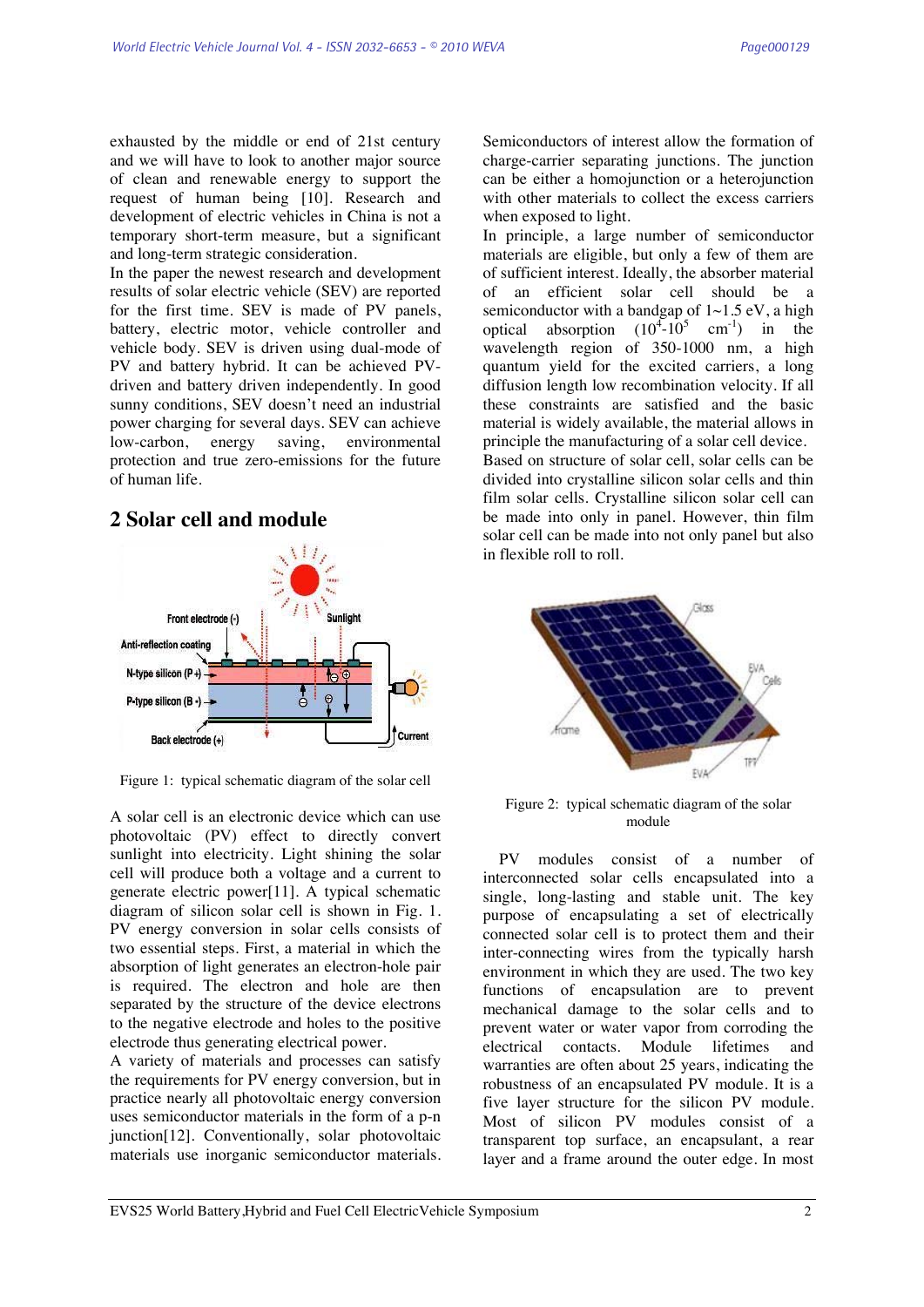modules, the top surface is a low iron tempered glass, the encapsulant is EVA and the rear layer is Tedlar (TPT), as shown in Fig. 2.

# **3 Electric vehicle**

Good features of EVs are clean and easy to handle not only in driving but also in the development. There are three types of electrically powered vehicle, including hybrid electric vehicle (HEV), plug-in hybrids electric vehicle (PHEV) and pure electric vehicle (PEV). A HEV is designed to use both an electric motor and an internal combustion engine. A conventional HEV is a vehicle in which propulsion energy is available from two or more kinds or types of energy stores, sources or converters, and at least one of them can deliver electrical energy. A PHEV is very similar to the conventional hybrid electric vehicles available in the market today and use a combination of grid electricity, regenerative energy from braking, and power from another onboard source, such as an internal combustion engine or fuel cell. High battery performance is the key technology for the application of PHEV. A PEV uses batteries to power the motor engine instead of petrol. It is significant that there no greenhouse gas emissions. PEVs rely only on batteries which are recharged from the grid or by regenerative braking.

# **4 Solar electric vehicle**

On the basis of the PEV, SEV and solar electric bus (SEB) are developed in our company. The research on SEV and SEB has been developed for a long time. SEV and SEB can achieve lowcarbon, energy saving, green, environmental protection and true zero-emissions for the future of human life. SEV uses dual mode of battery and solar to be driven. It can be achieved PV-driven and battery-driven independently. SEV is made of PV panels, battery, electric motor, vehicle controller and vehicle body. PV panels are installed on the top of vehicle or on the sides of the vehicle body. PV panels and vehicle batteries are connected through the vehicle controller. PV panels can not only directly charge the batteries, but also directly supply power to the motor. The important role of the vehicle controller is to manage the operation of vehicle and the distribution of electricity shown in Fig. 3.



Figure 3: schematic diagram of controlling mode

### **4.1 Example for solar electric vehicle**

We present an example of the application of SEV Kundi shown in Figure 4. SEV Kundi which is a modified car from the Noble's vehicle body of Shuanghuan Auto is a new energy car with the advantages of beautiful, fashion and personality. SEV Kundi adds some elements of micro-car based on coupe, which makes it easy to include the advantages of three types of vehicles: convenience and comfort, cool and innervations of a sport car, flexible and energy-saving of mini-car.



Figure 4: a photo of Kundi with flexible solar cells

The appropriate battery configuration is one of the most important subjects to develop EV. It depends on the size and weight of the original car, the weight of batteries, and performances of electric motor. SEV Kundi is designed using a driven electric motor of 7.5 kW for a voltage of DC 72 V. However, the batteries providing 9.36 kWh power under the assumption require one battery pack has 130 Ah capacities. Normally, an EV can travel 10 to 15 km/kWh; it is obvious that the energy is not enough for a car in normal use. Flexible thin film solar cells are installed in the roof and front flip. In sunny conditions, solar cells convert sunlight into electricity continuously and the electricity is stored in batteries by the controller. The full charge endurance of SEV Kundi can increase 35% substantially compared with no PV module.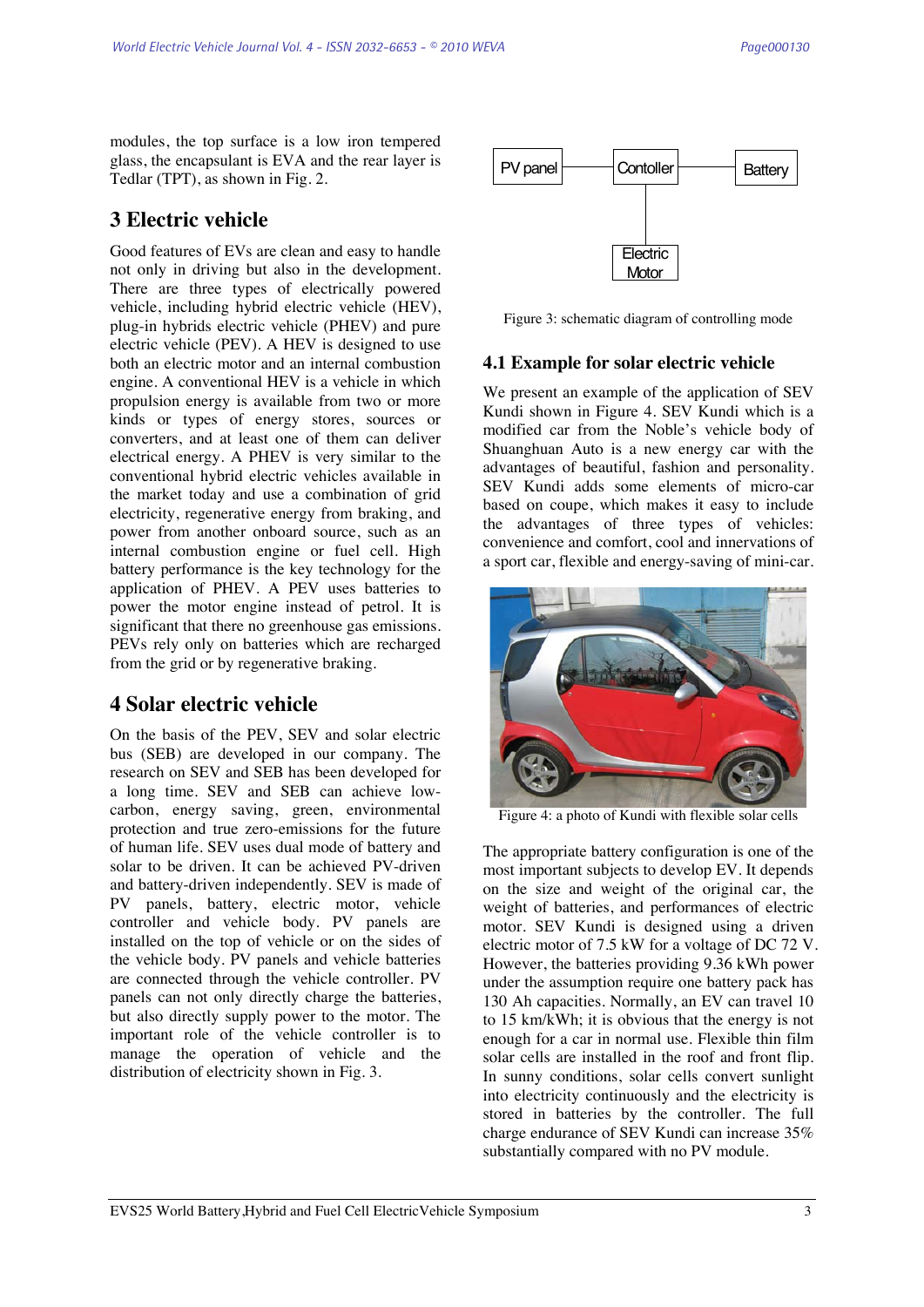### **4.2 I-V curves of PV module**

The I-V measurement results of PV modules of the SEV are presented in Figure 5. The standard condition to evaluate the efficiency of the PV modules, which is currently the standard test condition (STC), i.e., the incident solar irradiance: 1000  $W/m^2$ , the solar spectrum distribution: AM1.5, PV modules test temperature:  $25^{\circ}$ C, is essential because environmental conditions greatly influence the output energy value of PV modules[13]. Maximum PV conversion efficiency of 14.27% is achieved from the PV modules. Open-circuit voltage (Voc), short-circuit current (Isc), maximum power (Pmax) and fill factor (FF) are 44.9 V, 5.44 A, 182 W and 0.7446, respectively.



Figure 5: I-V characteristics curves of PV module

#### **4.3 Road performance test**

In order to get performance parameters of SEV, the real vehicle test on road for SVE is developed in the conditions of with PV modules and without PV modules. In good sunny day the road experiments are tested continuously about 6 to 8 hours every day. The speed of SEV is controlled in the range of 20 to 40 km/h. Comparison of the driving range for SEV with PV modules and no PV modules is shown in Figure 6. SEV Kundi without PV modules could travel 98-103 km distance for one charge where approximately 8 kWh electric powers had been consumed. However, SEV Kundi with PV modules could travel 132-138 km distance for one charge. It is obvious that SEV Kundi with PV modules can increase driving range of 35 km. In good sunny day PV modules can generate electric power about 2.5 kWh. With increase of efficiency of solar cells, more and more electricity power can be generated by solar cells in the same size.



Figure 6: comparison of the driving range for SEV with and no PV module

## **5 Conclusion**

In the paper, SEV project has been reported in which a SEV Kundi was developed by converting sunshine into electricity to realize green and clean transportation. SEV Kundi is driven using dualmode of PV and battery hybrid. It can be achieved PV-driven and battery-driven independently. SEV Kundi has been tested to drive on roads and achieved an average distance of 135 km traveling by one charge in good funny days. The efficiency is about 15 km/kWh while it is varied depending on road conditions and weather conditions. A perfect SEV can achieve low-carbon, energy saving, environmental protection and true zeroemissions for the future of human life.

### **References**

[1] W. Masayoshi, *Research and development of electric vehicles for clean transportation*, Journal of Environmental Sciences, ISSN 1001-0742, 21(2009), 745-749.

[2] K. Nansai et.al., *Life-cycle analysis of charging infra-structure for electric vehicles*, Applied Energy, ISSN: 0306-2619, 70(2001), 251-265.

[3] J. K. Lindly et.al.,. *Impact of electric vehicles on electric power generation and global environmental change*, Advances in Environmental Research, ISSN: 1093-0191, 6(2002), 291-302.

[4] J. Gould et.al., *Clean air forever? A longi-tudinal analysis of opinions about air pollution and electric vehicles*, Transportation Research Part D: Tran-sport and the Environment, ISSN: 1361-9209, 3(1998), 157- 169.